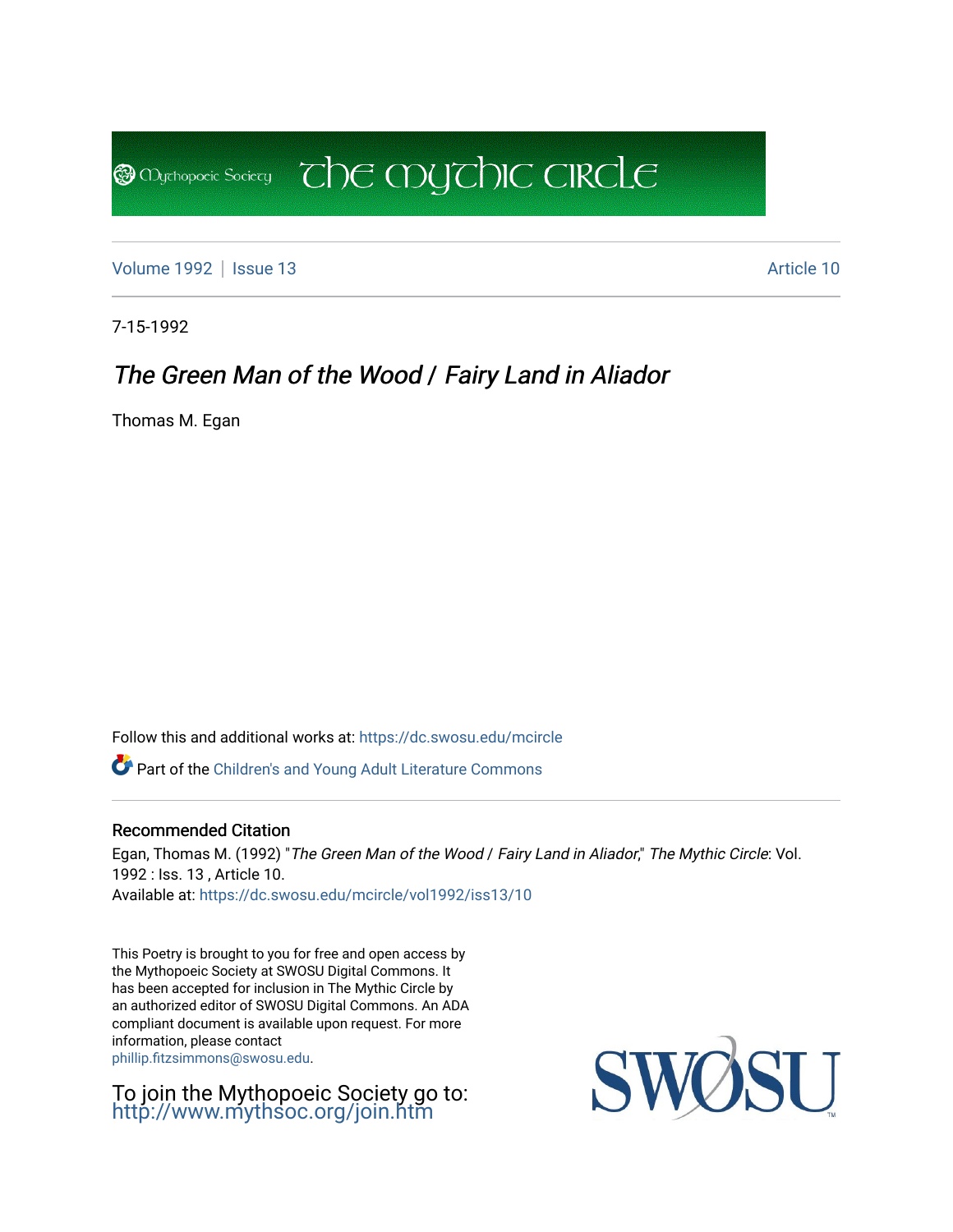### Mythcon 52: The Mythic, the Fantastic, and the Alien

Albuquerque, New Mexico; July 29 - August 1, 2022 <http://www.mythsoc.org/mythcon/mythcon-52.htm>



#### Abstract

The Green Man of the Wood: Green man, Green man, Why do you flee? I seek to know the answers, Pray come forth to me. Fairy Land in Aliador: The grass is bedded cool and wet on Mid-Summer's eve, the scent is jasmine for me alone on its blanket of green.

#### Additional Keywords

Poetry; The Green Man of the Wood; Fairy Land in Aliador; Thomas M. Egan